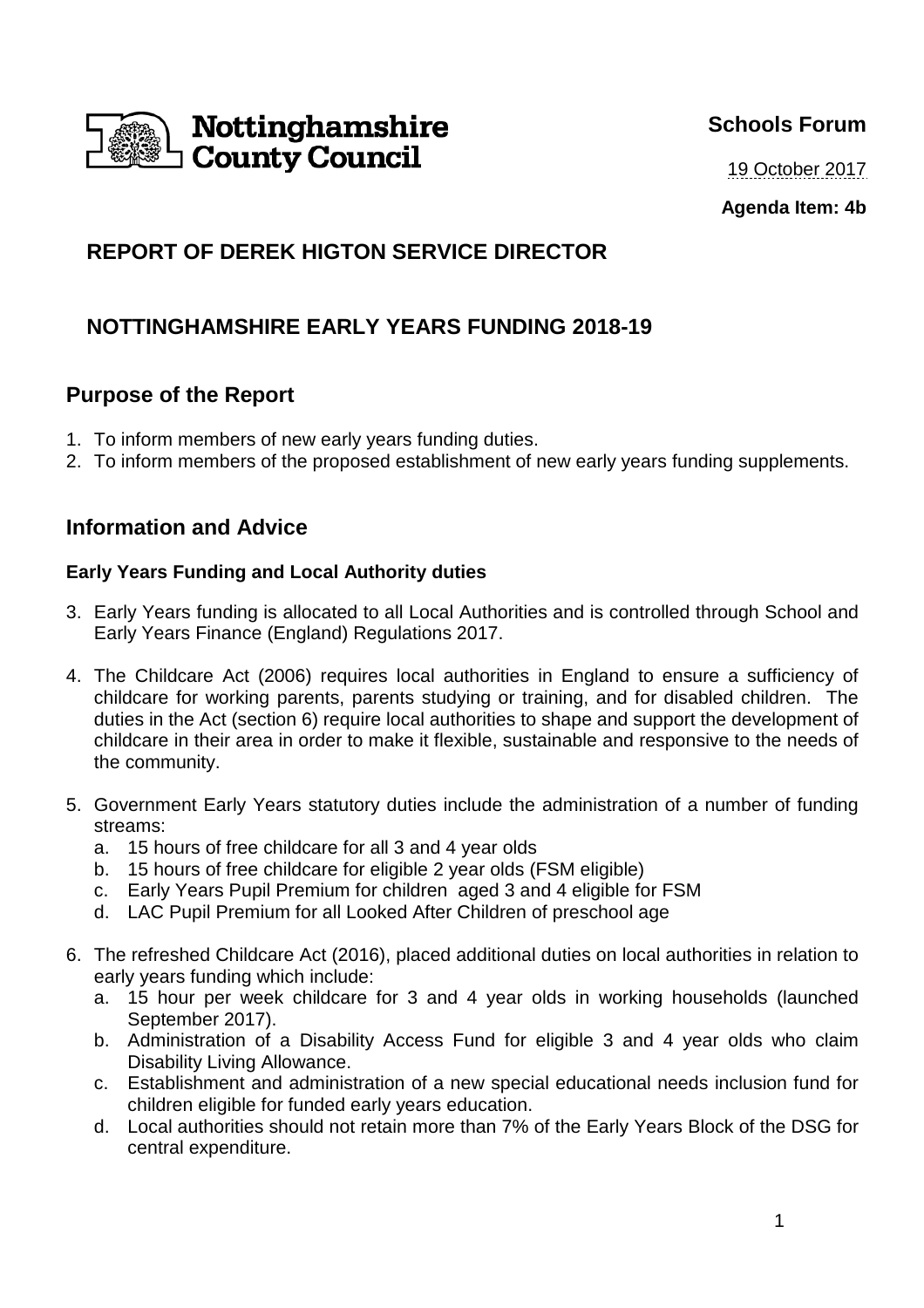7. In addition, local authorities have been encouraged to review the required Deprivation supplement and to consider alternative criteria beyond economic disadvantage which is now addressed through the Early Years Pupil Premium.

### **Disability Access Fund**

- 8. In April 2017, Government introduced new funding for children with disabilities. The Disability Access Fund (DAF) is allocated by central government based on the number of local 3 and 4 year olds claiming Disability Living Allowance.
- 9. An annual payment is made by the local authority directly to the early years provider nominated by a parent. Early years providers working with a child who claims Disability Living Allowance currently receive £615 per year as one lump sum and this arrangement will continue in 2018/19. Payment is only made once to one provider regardless of the number of settings their child may access throughout the year.

### **Proposals for establishing an Early Years Inclusion Fund**

- 10. From April 2017 all LAs have a statutory duty to establish a special educational needs inclusion fund for eligible three and four year olds, and possibly two year olds. The aim of the funding is to support providers to address the needs of individual children regardless of where they access their early years entitlement. Local authorities may determine the size of the fund, pooled from either or both the early years and high needs blocks of the DSG.
- 11. Nottinghamshire has been supporting young children with SEND to access childcare for many years, through the DCATCH (disabled children access to childcare) fund. The LA provides £250,000 per annum to support PVI providers (private, voluntary and independent) as schools have access to their own budget. This budget is being used as the Early Years Inclusion fund however this budget is very likely to overspend.
- 12. The DCATCH process has been reviewed to create greater alignment to school processes to ensure children have access to a graduated approach to support and access to a comparable level of support
- 13. It is proposed to use the fund only for 2, 3 and 4 year olds that are eligible for funded childcare; this will now exclude school aged children and those not eligible for free childcare.
- 14. In order to respond to an increased number of DCATCH applications and increasing demand following the expansion of funded childcare, additional funding is required to meet the needs of children with SEN. It is proposed, therefore, that the current LA funding of DCATCH is supplemented with additional funding from the Early Years block to create the Early Years Inclusion Fund.
- 15. Approximately £100,000 from the Early Years block is required to supplement the LA Early Years Inclusion Fund.

#### **Proposals for administering a Deprivation Supplement Payments**

16. Local authorities are required to pay a supplement which recognises deprivation in their areas. Local authorities have the ability to determine the criteria for the supplement and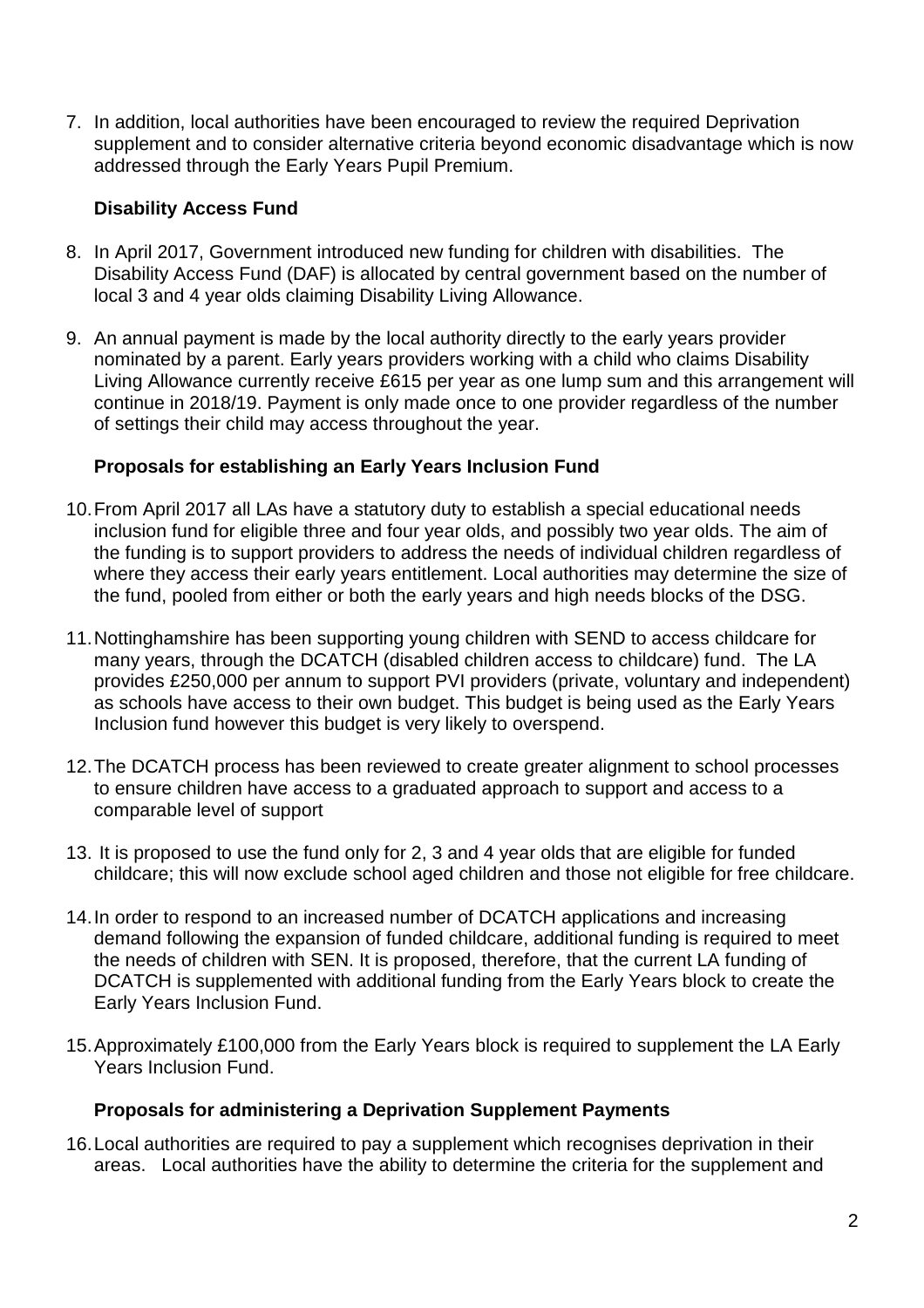have been encouraged to consider broader determinants that may hinder a child's ability to achieve positive outcomes, particularly with the introduction to pupil premium funding. The total value of the deprivation supplement used in any LA must not be more than 10% of the total value of planned funding to be passed through to early years providers.

- 17. In Nottinghamshire, we propose to allocate this supplementary funding to enable PVI providers to engage in work with Children in Need and Children on child protection plans. This reflects feedback from the PVI sector where backfill is required to attend meetings and prepare reports.
- 18. Based on the projected number of eligible children identified as a 'child in need' or on a child protection plan; we propose to pay £406 per annum for early years settings. This is based on the national living wage (£8.45 per hour) and includes backfill costs to enable staff to attend 12 meetings and prepare required reports. Payments will be made termly to reflect the changing status of vulnerable children.
- 19. This proposal has received support from the Nottinghamshire Early Years Consultation group, Children's Social Care colleagues and officers supporting the NSCB.

#### **What does this mean for the universal hourly rate?**

- 20. In Nottinghamshire, the hourly rates offered to the PVI sector are currently fairer than many other Local Authorities. This follows the decision by the Schools Forum in 2015 to increase the hourly rate on a temporary basis as local rates had not been reviewed since 2013/14. This is also due to Nottinghamshire having a universal base rate across the sector with no weighting given to location or size of the provider; cost effective practice e.g. appropriate staff: child ratios; DCATCH funding and a very small centrally retained allocation. From 2016 onwards Nottinghamshire was able to retain this hourly rate because of the uplift in Nottinghamshire's early years funding block in 2017/18.
- 21. If the early years funding block is used to supplement the DCATCH budget to create an Early Years Inclusion fund, there is a requirement to reduce the hourly rate for 2, 3 and 4 year olds by one pence per hour. Proposed hourly rates for 2018/19 are as follows:

|                                                 | 2017/18            | 2018/19                                                  |
|-------------------------------------------------|--------------------|----------------------------------------------------------|
| <b>Early Years Base Rate:</b>                   | <b>Hourly Rate</b> |                                                          |
| Eligible 2 year olds in PVI settings            | £5.23              | £5.22                                                    |
| Eligible 2 year olds in school settings         | £5.10              | £5.09                                                    |
| Eligible 3 and 4 year olds in PVI settings      | £4.17              | £4.16                                                    |
| Eligible 3 and 4 year olds in school settings   | £4.07              | £4.06                                                    |
| <b>Funding supplements:</b>                     |                    |                                                          |
| Deprivation                                     | £0.05              | £406 per annum for<br>monthly CIN/CPP<br><b>Meetings</b> |
| Early Years Pupil Premium for 3 and 4 year olds | £0.53              | £0.53                                                    |
| LAC Early Years Pupil Premium (all ages)        | £0.53              | £0.53                                                    |